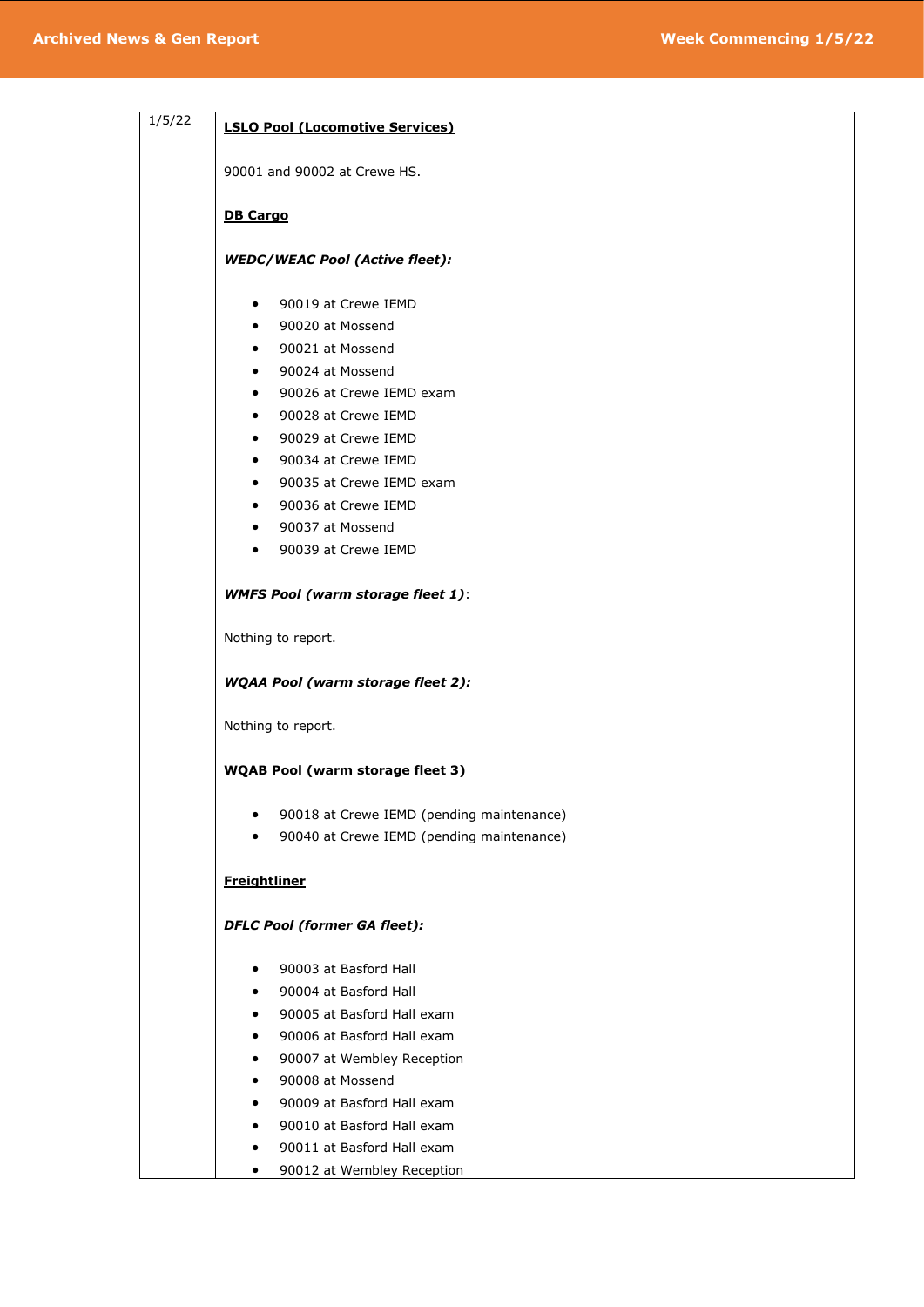|        | 90013 at Basford Hall exam<br>$\bullet$  |
|--------|------------------------------------------|
|        | 90014 at Mossend<br>$\bullet$            |
|        | 90015 at Mossend<br>$\bullet$            |
|        |                                          |
|        | <b>DFLC Pool (original FL fleet):</b>    |
|        | 90016 at Basford Hall<br>$\bullet$       |
|        | 90041 at Mossend<br>$\bullet$            |
|        | 90042 at Basford Hall exam<br>$\bullet$  |
|        | 90043 at Basford Hall<br>$\bullet$       |
|        | 90044 at Basford Hall exam<br>$\bullet$  |
|        | 90045 at Mossend<br>$\bullet$            |
|        | 90046 at Basford Hall<br>$\bullet$       |
|        | 90047 at Basford Hall<br>$\bullet$       |
|        | 90048 at Ipswich spare<br>$\bullet$      |
|        | 90049 at Mossend<br>$\bullet$            |
| 2/5/22 | <b>LSLO Pool (Locomotive Services)</b>   |
|        | 90001 and 90002 at Crewe HS.             |
|        | <b>DB Cargo</b>                          |
|        |                                          |
|        | <b>WEDC/WEAC Pool (Active fleet):</b>    |
|        | 90019 at Crewe IEMD<br>$\bullet$         |
|        | 90020 at Mossend<br>$\bullet$            |
|        | 90021 at Mossend<br>$\bullet$            |
|        | 90024 at Mossend<br>$\bullet$            |
|        | 90026 at Crewe IEMD exam<br>$\bullet$    |
|        | 90028 at Crewe IEMD<br>$\bullet$         |
|        | 90029 at Crewe IEMD<br>٠                 |
|        | 90034 at Crewe IEMD                      |
|        | 90035 at Crewe IEMD exam<br>$\bullet$    |
|        | 90036 at Crewe IEMD<br>$\bullet$         |
|        | 90037 at Mossend<br>$\bullet$            |
|        | 90039 at Crewe IEMD<br>$\bullet$         |
|        | <b>WMFS Pool (warm storage fleet 1):</b> |
|        | Nothing to report.                       |
|        | <b>WQAA Pool (warm storage fleet 2):</b> |
|        | Nothing to report.                       |
|        | <b>WQAB Pool (warm storage fleet 3)</b>  |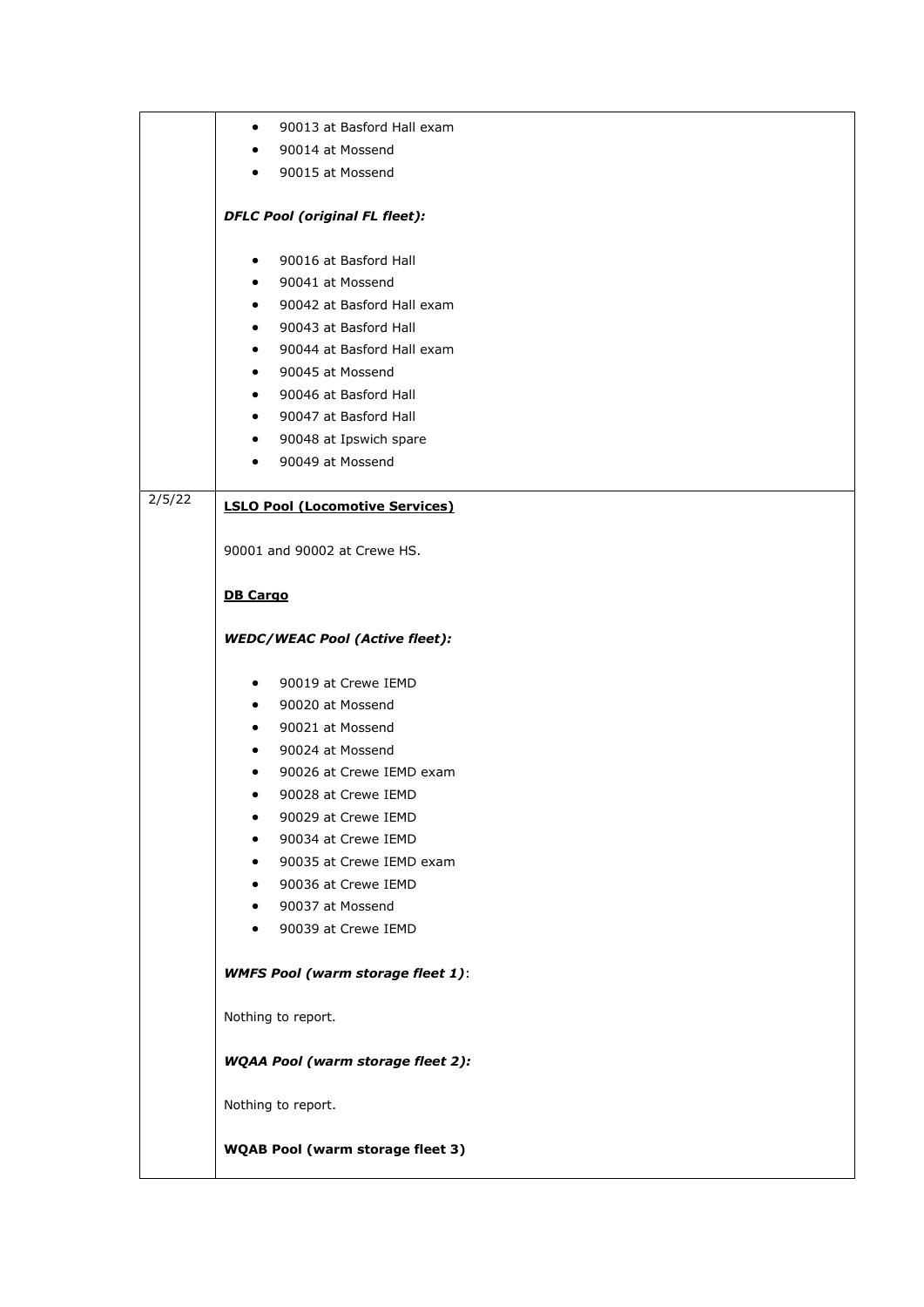|        | 90018 at Crewe IEMD (pending maintenance)<br>$\bullet$     |
|--------|------------------------------------------------------------|
|        | 90040 at Crewe IEMD (pending maintenance)<br>$\bullet$     |
|        |                                                            |
|        | <b>Freightliner</b>                                        |
|        | <b>DFLC Pool (former GA fleet):</b>                        |
|        | 90003 at Basford Hall<br>٠                                 |
|        | 90004 at Basford Hall<br>$\bullet$                         |
|        | 90005 at Basford Hall exam<br>$\bullet$                    |
|        | 90006 at Basford Hall exam<br>$\bullet$                    |
|        | 90007 at Wembley Reception<br>$\bullet$                    |
|        | 90008 at Mossend<br>$\bullet$                              |
|        | 90009 at Basford Hall exam<br>$\bullet$                    |
|        | 90010 at Basford Hall exam<br>$\bullet$                    |
|        | 90011 at Basford Hall exam<br>$\bullet$                    |
|        | 90012 at Wembley Reception<br>$\bullet$                    |
|        | 90013 at Basford Hall exam<br>$\bullet$                    |
|        | 90014 at Mossend<br>$\bullet$                              |
|        | 90015 at Mossend<br>$\bullet$                              |
|        | <b>DFLC Pool (original FL fleet):</b>                      |
|        | 90016 at Basford Hall<br>$\bullet$                         |
|        | 90041 at Mossend<br>$\bullet$                              |
|        | 90042 at Basford Hall exam<br>$\bullet$                    |
|        | 90043 at Basford Hall<br>$\bullet$                         |
|        | 90044 at Basford Hall exam<br>$\bullet$                    |
|        | 90045 at Mossend<br>$\bullet$                              |
|        | 90046 at Basford Hall<br>$\bullet$                         |
|        | 90047 at Basford Hall<br>٠                                 |
|        | 90048 at Ipswich spare                                     |
|        | 90049 at Mossend                                           |
| 3/5/22 | <b>LSLO Pool (Locomotive Services)</b>                     |
|        | 90001 and 90002 at Crewe HS.                               |
|        | <b>DB Cargo</b>                                            |
|        | <b>WEDC/WEAC Pool (Active fleet):</b>                      |
|        | 90019 at Crewe IEMD<br>٠                                   |
|        | 90020 worked 4M25 (am), 4S47 (pm)<br>٠                     |
|        | 90021 worked 4M25 (am), 4S47 (pm)<br>٠                     |
|        | 90024 unknown transfer Mossend-Grangemouth, then 4M30 (pm) |
|        | 90026 at Crewe IEMD exam                                   |
|        | 90028 at Crewe IEMD<br>٠                                   |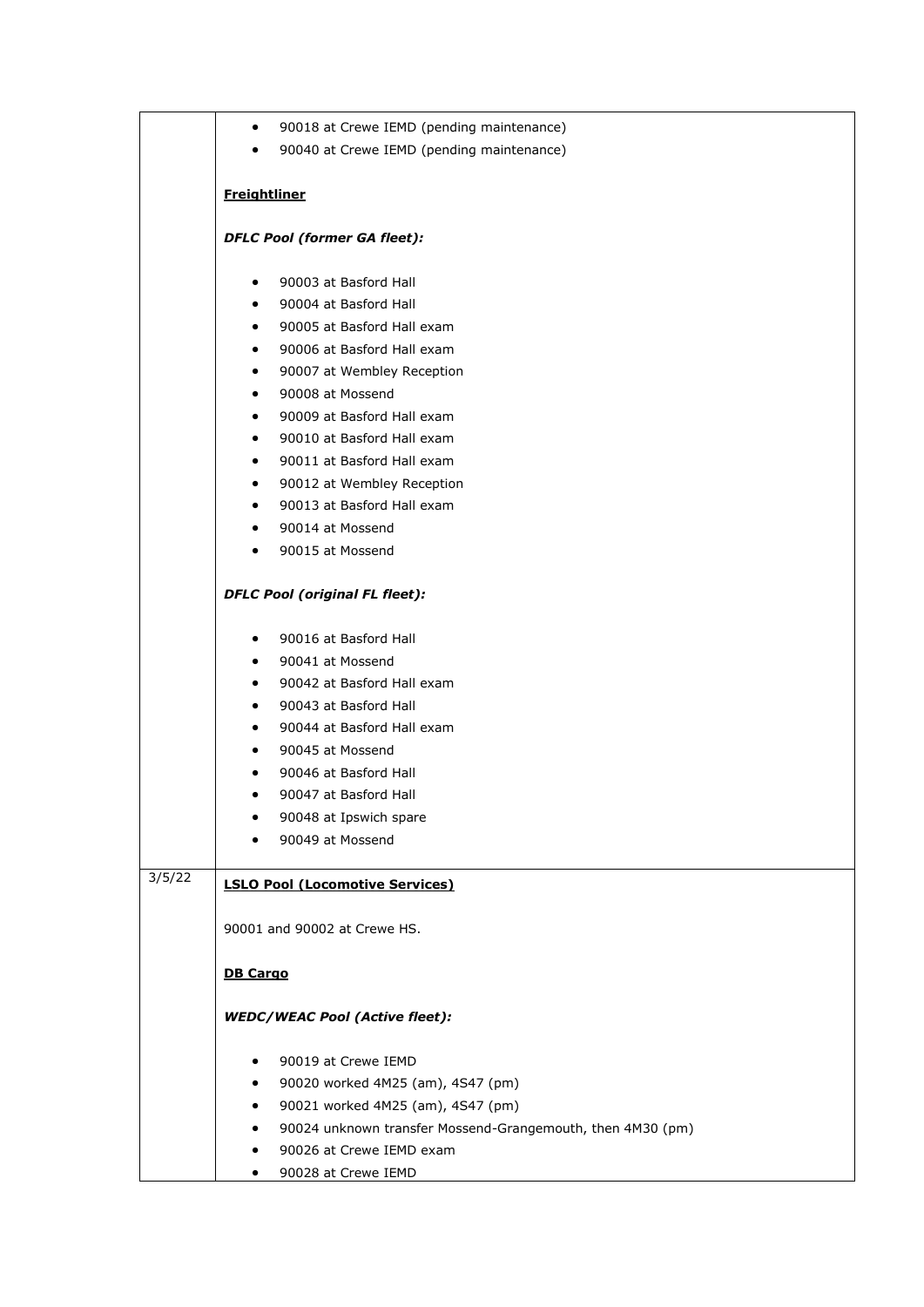|                     | 90029 transferred Crewe IEMD-Daventry, then 4S49 (pm)                                              |
|---------------------|----------------------------------------------------------------------------------------------------|
|                     | 90034 at Crewe IEMD                                                                                |
|                     | 90035transferred Crewe IEMD-Daventry, then 4S49 (pm)                                               |
| ٠                   | 90036 at Crewe IEMD                                                                                |
| ٠                   | 90037 unknown transfer Mossend-Grangemouth, then 4M30 (pm)                                         |
| ٠                   | 90039 at Crewe IEMD                                                                                |
|                     | <b>WMFS Pool (warm storage fleet 1):</b>                                                           |
|                     | Nothing to report.                                                                                 |
|                     | <b>WQAA Pool (warm storage fleet 2):</b>                                                           |
|                     | Nothing to report.                                                                                 |
|                     | <b>WQAB Pool (warm storage fleet 3)</b>                                                            |
| ٠                   | 90018 at Crewe IEMD (pending maintenance)                                                          |
| $\bullet$           | 90040 at Crewe IEMD (pending maintenance)                                                          |
| <b>Freightliner</b> |                                                                                                    |
|                     | <b>DFLC Pool (former GA fleet):</b>                                                                |
| $\bullet$           | 90003 at Basford Hall                                                                              |
| ٠                   | 90004 at Basford Hall                                                                              |
| ٠                   | 90005 at Basford Hall exam                                                                         |
| ٠                   | 90006 at Basford Hall exam                                                                         |
|                     | 90007 worked 4L95 Wembley-Ipswich (am), no PM workings reported (pm)                               |
|                     | 90008 at Mossend (am), no PM workings reported (pm)                                                |
|                     | 90009 at Basford Hall exam                                                                         |
|                     | 90010 at Basford Hall exam                                                                         |
| ٠                   | 90011 at Basford Hall exam                                                                         |
| ٠                   | 90012 worked 4L95 Wembley-Ipswich (am), no PM workings reported (pm)<br>90013 at Basford Hall exam |
|                     | 90014 at Mossend (am), no PM workings reported (pm)                                                |
|                     | 90015 at Mossend (am), no PM workings reported (pm)                                                |
|                     | <b>DFLC Pool (original FL fleet):</b>                                                              |
|                     | 90016 worked 4L41 Basford Hall-Ipswich (am)                                                        |
|                     | 90041 at Mossend (am) no PM workings reported (pm)                                                 |
|                     | 90042 at Basford Hall exam                                                                         |
|                     | 90043 worked 4L41 Basford Hall-Ipswich (am)                                                        |
|                     | 90044 at Basford Hall exam                                                                         |
|                     | 90045 at Mossend (am), no PM workings reported (pm)                                                |
|                     | 90046 at Basford Hall                                                                              |
|                     |                                                                                                    |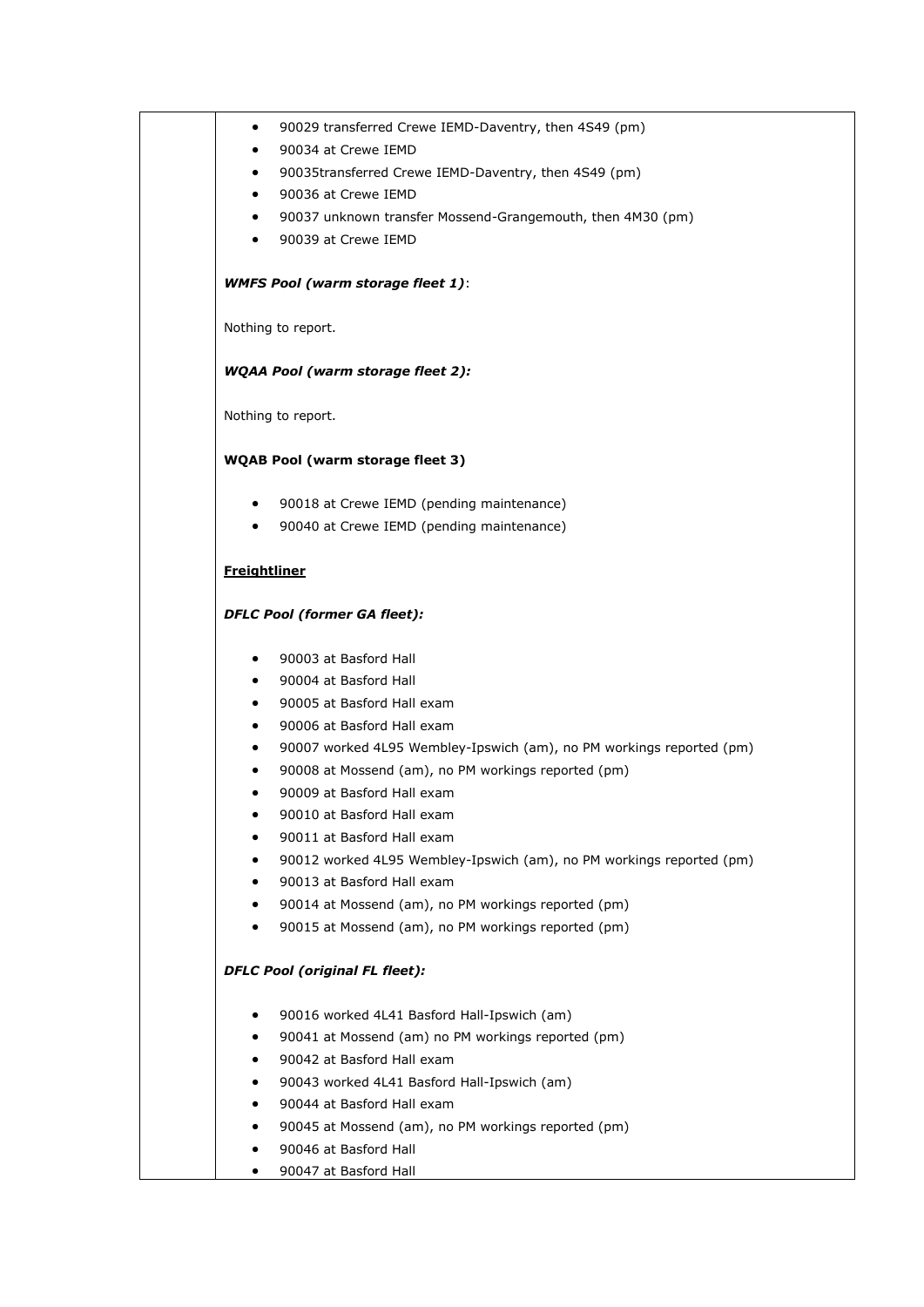|        | 90048 at Ipswich (am), no PM workings reported (pm)<br>$\bullet$                |
|--------|---------------------------------------------------------------------------------|
|        | 90049 at Mossend (am), no PM workings reported (pm)                             |
|        |                                                                                 |
| 4/5/22 | <b>LSLO Pool (Locomotive Services)</b>                                          |
|        |                                                                                 |
|        | 90001 and 90002 at Crewe HS.                                                    |
|        |                                                                                 |
|        | <b>DB Cargo</b>                                                                 |
|        | <b>WEDC/WEAC Pool (Active fleet):</b>                                           |
|        |                                                                                 |
|        | 90019 at Crewe IEMD                                                             |
|        | 90020 worked 4M25 (am), then 0Z91 Daventry-Crewe IEMD (pm)<br>٠                 |
|        | 90021 worked 4M25 (am), then 0Z91 Daventry-Crewe IEMD (pm)<br>$\bullet$         |
|        | 90024 worked 4M30, 0M30 to Rugby (am), 0M31 to Daventry, 4S49 (pm)              |
|        | 90026 at Crewe IEMD exam<br>$\bullet$                                           |
|        | 90028 transferred Crewe IEMD-Daventry, then 4S47 (pm)<br>$\bullet$              |
|        | 90029 worked 4D51 (am), then 4N30, 4M30 (pm)<br>$\bullet$                       |
|        | 90034 at Crewe IEMD<br>$\bullet$                                                |
|        | 90035 worked 4D51 (am), then 4N30, 4M30 (pm)                                    |
|        | 90036 at Crewe IEMD                                                             |
|        | 90037 worked 4M30, 0M30 to Rugby (am), 0M31 to Daventry, 4S49 (pm)<br>$\bullet$ |
|        | 90039 transferred Crewe IEMD-Daventry, then 4S47 (pm)                           |
|        |                                                                                 |
|        | <b>WMFS Pool (warm storage fleet 1):</b>                                        |
|        |                                                                                 |
|        | Nothing to report.                                                              |
|        | <b>WQAA Pool (warm storage fleet 2):</b>                                        |
|        |                                                                                 |
|        | Nothing to report.                                                              |
|        |                                                                                 |
|        | <b>WQAB Pool (warm storage fleet 3)</b>                                         |
|        |                                                                                 |
|        | 90018 at Crewe IEMD (pending maintenance)                                       |
|        | 90040 at Crewe IEMD (pending maintenance)                                       |
|        |                                                                                 |
|        | <b>Freightliner</b>                                                             |
|        |                                                                                 |
|        | <b>DFLC Pool (former GA fleet):</b>                                             |
|        | 90003 at Basford Hall exam                                                      |
|        | 90004 worked 4S88 (am) no PM workings reported (pm)                             |
|        | 90005 worked 4S88 (am) no PM workings reported (pm)                             |
|        | 90006 at Basford Hall exam                                                      |
|        | 90007 worked 4L91 (am) no PM workings reported (pm)                             |
|        | 90008 worked 4Sxx (am) no PM workings reported (pm)                             |
|        | 90009 at Basford Hall exam                                                      |
|        |                                                                                 |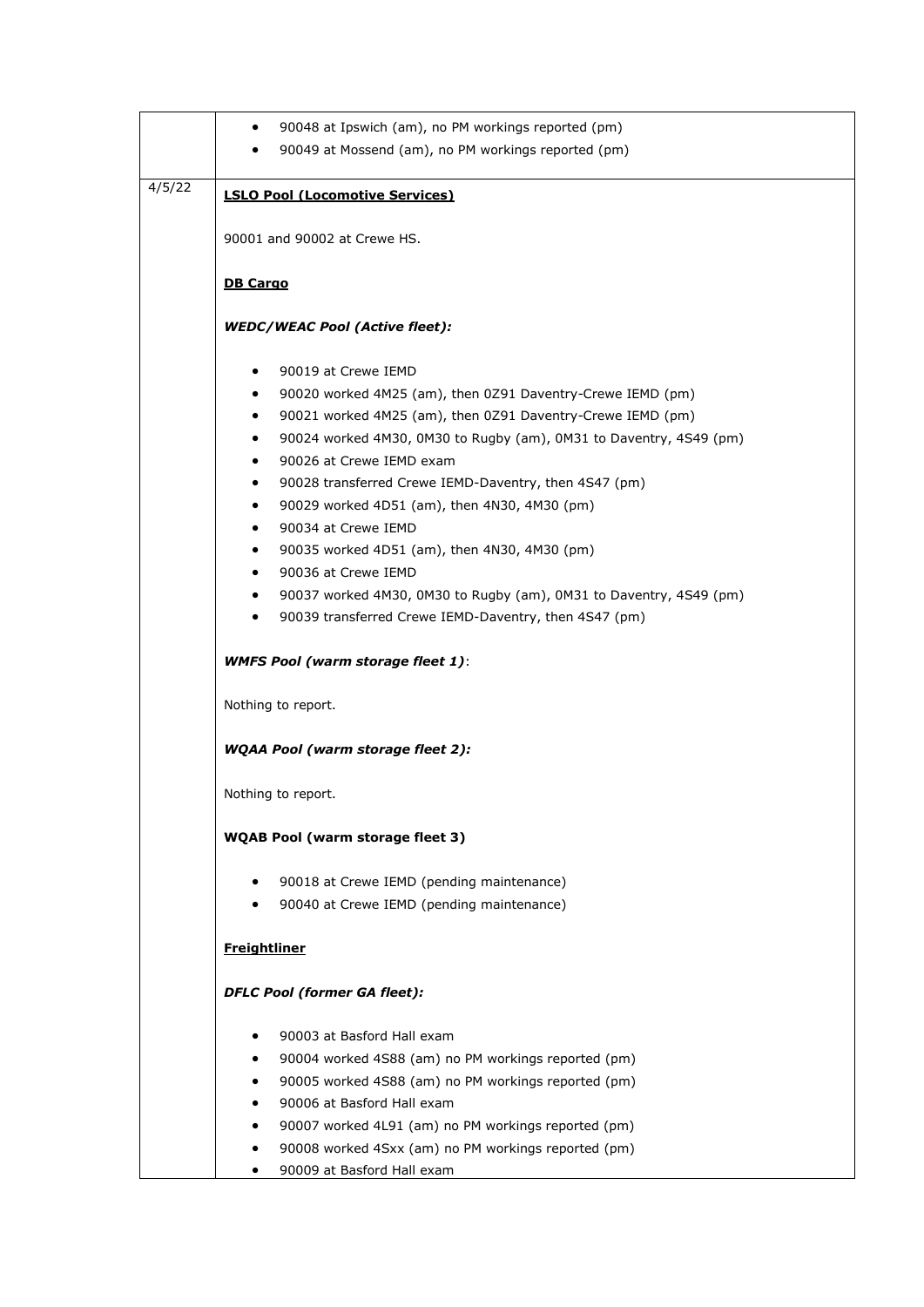|        | 90010 worked 4L89 (am) no PM workings reported (pm)<br>٠                        |
|--------|---------------------------------------------------------------------------------|
|        | 90011 worked 4L89 (am) no PM workings reported (pm)<br>$\bullet$                |
|        | 90012 worked 4L91 (am) no PM workings reported (pm)<br>٠                        |
|        | 90013 at Basford Hall exam<br>$\bullet$                                         |
|        | 90014 worked 4Sxx (am) no PM workings reported (pm)<br>$\bullet$                |
|        | 90015 worked 4L82 (am) no PM workings reported (pm)<br>٠                        |
|        |                                                                                 |
|        | <b>DFLC Pool (original FL fleet):</b>                                           |
|        | 90016 at Basford Hall<br>$\bullet$                                              |
|        | 90041 worked 4Sxx (am) no PM workings reported (pm)<br>$\bullet$                |
|        | 90042 at Basford Hall exam<br>$\bullet$                                         |
|        | 90043 at Basford Hall<br>$\bullet$                                              |
|        | 90044 at Basford Hall exam<br>٠                                                 |
|        | 90045 worked 4Sxx (am) no PM workings reported (pm)<br>$\bullet$                |
|        | 90046 at Basford Hall<br>$\bullet$                                              |
|        | 90047 at Basford Hall<br>$\bullet$                                              |
|        | 90048 at Ipswich (am) no PM workings reported (pm)<br>$\bullet$                 |
|        | 90049 worked 4L82 (am), no PM workings reported (pm)<br>٠                       |
| 5/5/22 | <b>LSLO Pool (Locomotive Services)</b>                                          |
|        |                                                                                 |
|        | 90001 and 90002 at Crewe HS.                                                    |
|        | <b>DB Cargo</b>                                                                 |
|        | <b>WEDC/WEAC Pool (Active fleet):</b>                                           |
|        |                                                                                 |
|        | 90019 at Crewe IEMD                                                             |
|        | 90020 at Crewe IEMD exam                                                        |
|        | 90021 at Crewe IEMD exam<br>٠                                                   |
|        | 90024 transfer Grangemouth-Mossend (am), then back to Grangemouth for 4M30 (pm) |
|        | 90026 at Crewe IEMD exam                                                        |
|        | 90028 worked 4M25 (am), 4S47 (pm)<br>٠                                          |
|        | 90029 worked 4M30, 0M30 to Rugby (am), 0M31 to Daventry, 4S49 (pm)<br>٠         |
|        | 90034 at Crewe IEMD<br>٠                                                        |
|        | 90035 worked 4M30, 0M30 to Rugby (am), 0M31 to Daventry, 4S49 (pm)<br>٠         |
|        | 90036 at Crewe IEMD<br>٠                                                        |
|        | 90037 transfer Grangemouth-Mossend (am), then back to Grangemouth for 4M30 (pm) |
|        | 90039 worked 4M25 (am), 4S47 (pm)                                               |
|        | <b>WMFS Pool (warm storage fleet 1):</b>                                        |
|        | Nothing to report.                                                              |
|        | <b>WQAA Pool (warm storage fleet 2):</b>                                        |
|        |                                                                                 |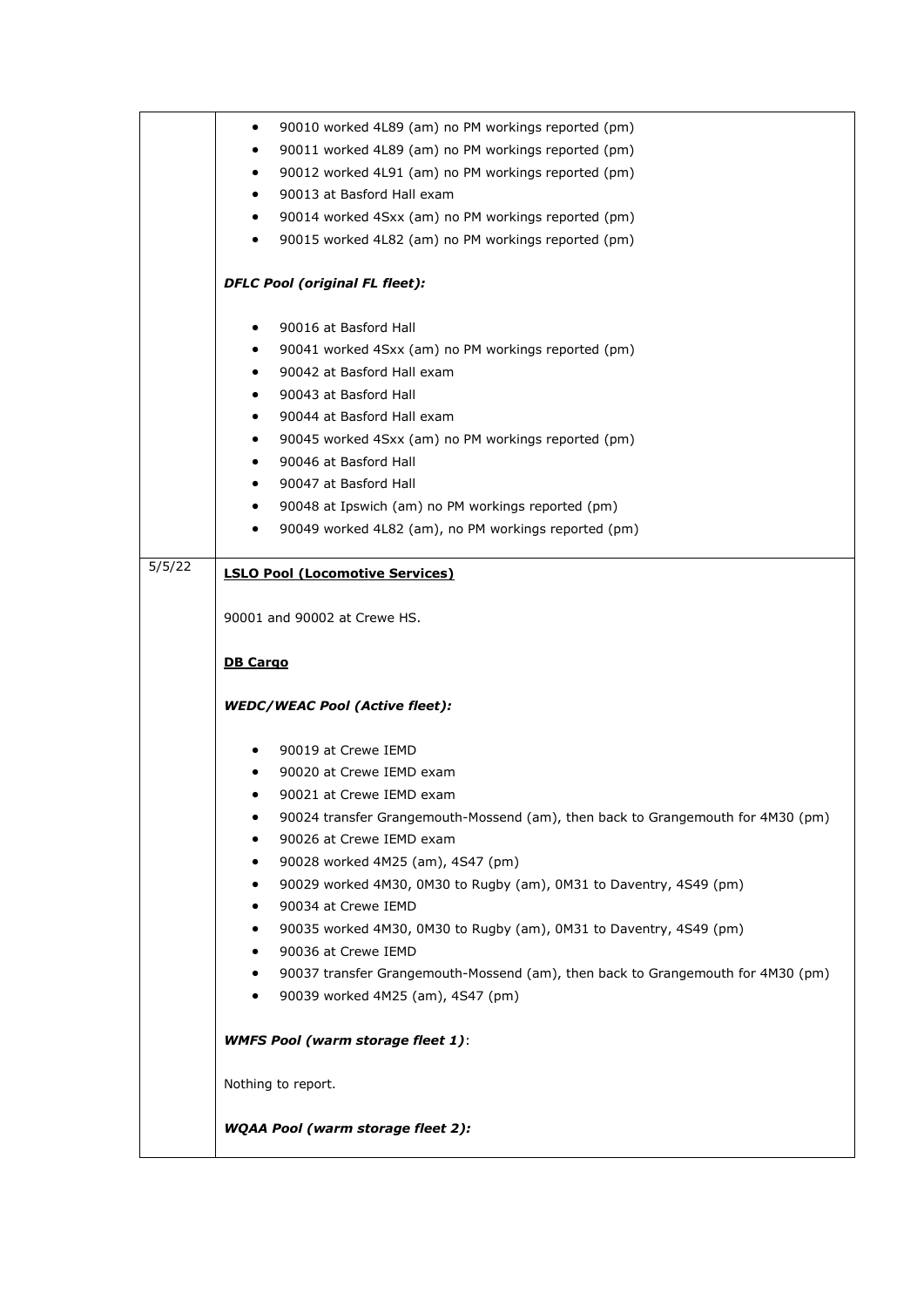|        | Nothing to report.                                                |
|--------|-------------------------------------------------------------------|
|        | <b>WQAB Pool (warm storage fleet 3)</b>                           |
|        |                                                                   |
|        | 90018 at Crewe IEMD (pending maintenance)<br>$\bullet$            |
|        | 90040 at Crewe IEMD (pending maintenance)<br>$\bullet$            |
|        | <b>Freightliner</b>                                               |
|        | <b>DFLC Pool (former GA fleet):</b>                               |
|        | 90003 at Basford Hall exam<br>$\bullet$                           |
|        | 90004 worked 4L95, 4M63 (am)<br>$\bullet$                         |
|        | 90005 worked 4L95, 4M63 (am)<br>$\bullet$                         |
|        | 90006 at Basford Hall exam<br>$\bullet$                           |
|        | 90007 worked 4L91 (am), no PM workings reported (pm)<br>$\bullet$ |
|        | 90008 worked 4S83 (am), no PM workings reported (pm)<br>$\bullet$ |
|        | 90009 at Basford Hall exam<br>$\bullet$                           |
|        | 90010 worked 4L89 (am), no PM workings reported (pm)<br>$\bullet$ |
|        | 90011 worked 4L89 (am), no PM workings reported (pm)<br>$\bullet$ |
|        | 90012 worked 4L91 (am), no PM workings reported (pm)<br>$\bullet$ |
|        | 90013 at Basford Hall exam<br>$\bullet$                           |
|        | 90014 worked 4S50 (am), no PM workings reported (pm)<br>$\bullet$ |
|        | 90015 worked 4S88 (am), no PM workings reported (pm)<br>$\bullet$ |
|        | <b>DFLC Pool (original FL fleet):</b>                             |
|        | 90016 at Basford Hall<br>٠                                        |
|        | 90041 worked 4S50 (am), no PM workings reported (pm)<br>$\bullet$ |
|        | 90042 at Basford Hall exam<br>$\bullet$                           |
|        | 90043 at Basford Hall<br>٠                                        |
|        | 90044 at Basford Hall exam<br>٠                                   |
|        | 90045 worked 4S83 (am), no PM workings reported (pm)              |
|        | 90046 at Basford Hall                                             |
|        | 90047 worked 4S88 (am), no PM workings reported (pm)<br>٠         |
|        | 90048 at Ipswich (am), no PM workings reported (pm)<br>٠          |
|        | 90049 at Basford Hall exam<br>٠                                   |
| 6/5/22 | <b>LSLO Pool (Locomotive Services)</b>                            |
|        |                                                                   |
|        | 90001 and 90002 at Crewe HS.                                      |
|        | <b>DB Cargo</b>                                                   |
|        | <b>WEDC/WEAC Pool (Active fleet):</b>                             |
|        |                                                                   |
|        | 90019 at Crewe IEMD                                               |
|        | 90020 at Crewe IEMD exam<br>٠                                     |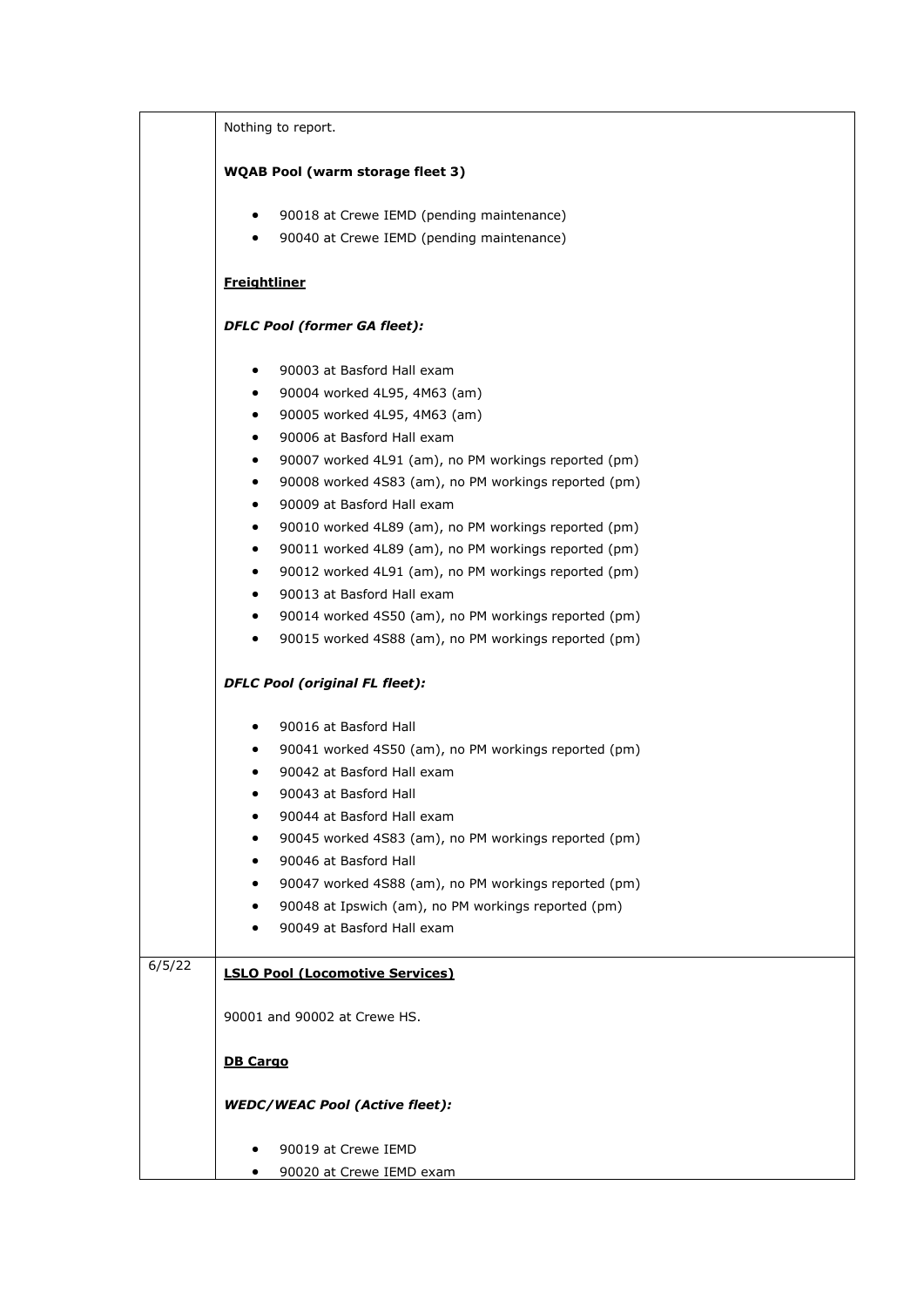| ٠                   | 90021 at Crewe IEMD exam                                                    |
|---------------------|-----------------------------------------------------------------------------|
|                     | 90024 worked 4M30, 0M30 to Rugby (am), 0M31 to Daventry, 4S49 (pm)          |
| ٠                   | 90026 worked 0Z26 Crewe IEMD-Trafford Park, 0Zxx back to Crewe IEMD (am/pm) |
| $\bullet$           | 90028 worked 4M25 (am), 4S47 (pm)                                           |
| $\bullet$           | 90029 worked 4D51 (am), then 4N30, 4M30 (pm)                                |
| $\bullet$           | 90034 at Crewe IEMD                                                         |
| ٠                   | 90035 worked 4D51 (am), then 4N30, 4M30 (pm)                                |
| $\bullet$           | 90036 at Crewe IEMD                                                         |
| $\bullet$           | 90037 worked 4M30, 0M30 to Rugby (am), 0M31 to Daventry, 4S49 (pm)          |
| $\bullet$           | 90039 worked 4M25 (am), 4S47 (pm)                                           |
|                     | <b>WMFS Pool (warm storage fleet 1):</b>                                    |
|                     | Nothing to report.                                                          |
|                     | <b>WQAA Pool (warm storage fleet 2):</b>                                    |
|                     | Nothing to report.                                                          |
|                     | <b>WQAB Pool (warm storage fleet 3)</b>                                     |
|                     |                                                                             |
| $\bullet$           | 90018 at Crewe IEMD (pending maintenance)                                   |
| $\bullet$           | 90040 at Crewe IEMD (pending maintenance)                                   |
| <b>Freightliner</b> |                                                                             |
|                     | <b>DFLC Pool (former GA fleet):</b>                                         |
| $\bullet$           | 90003 at Basford Hall exam                                                  |
| $\bullet$           | 90004 worked 4S59 (am), 4M80 (pm)                                           |
| ٠                   | 90005 worked 4S59 (am), 4M80 (pm)                                           |
|                     | 90006 at Basford Hall exam                                                  |
|                     | 90007 worked 4L91 (am), 4M87 (pm)                                           |
|                     | 90008 worked 4S83 (am), 4L81 (pm)                                           |
|                     | 90009 at Basford Hall exam                                                  |
|                     | 90010 worked 4L89 (am), no PM workings reported (pm)                        |
| ٠                   | 90011 worked 4L89 (am), no PM workings reported (pm)                        |
| $\bullet$           | 90012 worked 4L91 (am), 4M87 (pm)                                           |
| ٠                   | 90013 at Basford Hall exam                                                  |
| ٠                   | 90014 worked 4S50 (am), 4M11 (pm)                                           |
| $\bullet$           | 90015 worked 4L95 (am), 4S88 (pm)                                           |
|                     | <b>DFLC Pool (original FL fleet):</b>                                       |
|                     | 90016 at Basford Hall exam                                                  |
|                     | 90041 worked 4S50 (am), 4M11 (pm)                                           |
| ٠                   | 90042 at Basford Hall exam                                                  |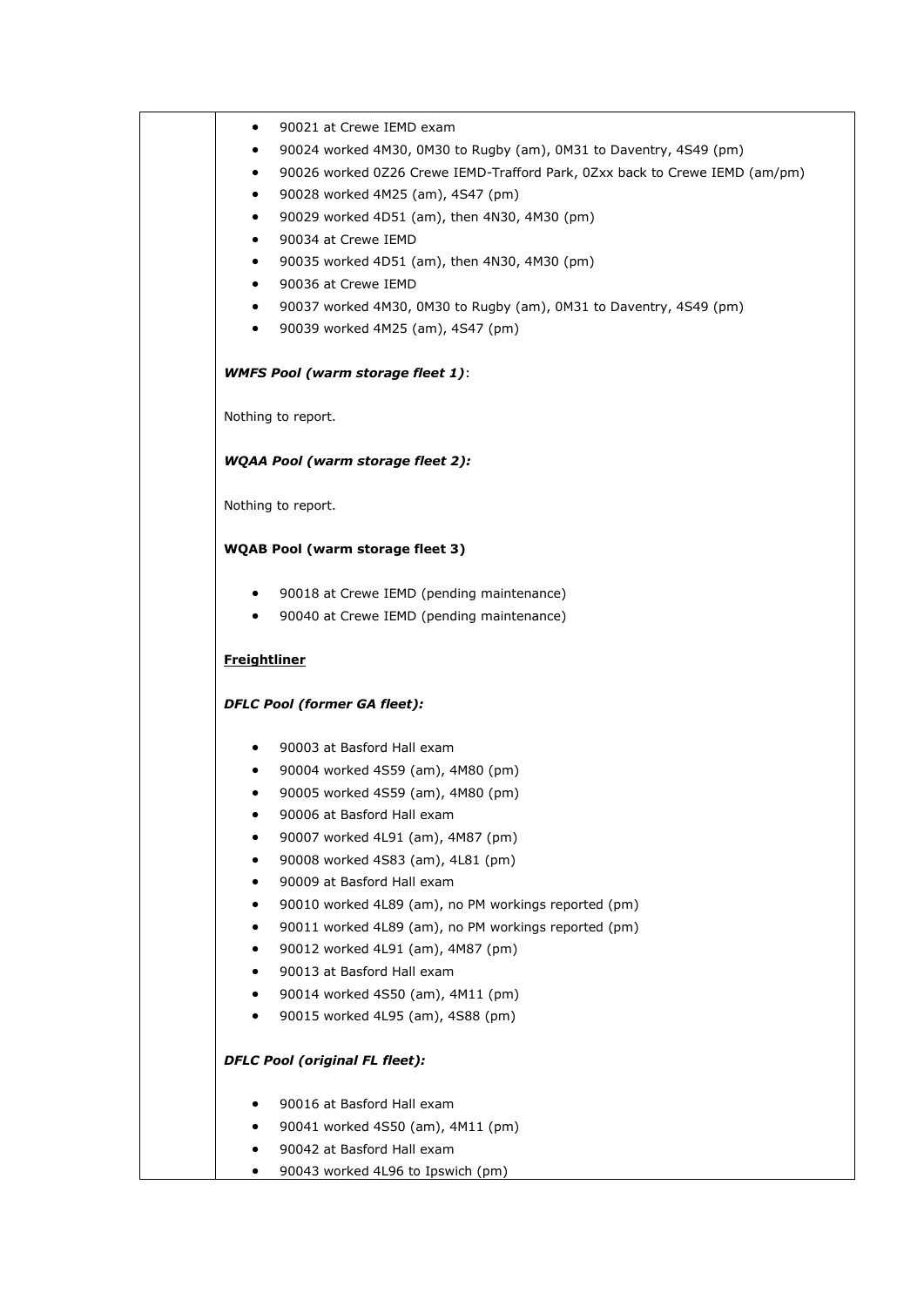|        | 90044 at Basford Hall exam<br>$\bullet$                                  |
|--------|--------------------------------------------------------------------------|
|        | 90045 worked 4S83 (am), 4L81 (pm)<br>$\bullet$                           |
|        | 90046 worked 4L96 (pm)<br>$\bullet$                                      |
|        | 90047 4L95 (am), at Ipswich (pm)<br>$\bullet$                            |
|        | 90048 at Ipswich (am), 4S88 (pm)<br>$\bullet$                            |
|        | 90049 at Basford Hall<br>$\bullet$                                       |
|        |                                                                          |
| 7/5/22 | <b>LSLO Pool (Locomotive Services)</b>                                   |
|        | 90001 and 90002 at Crewe HS.                                             |
|        | <b>DB Cargo</b>                                                          |
|        | <b>WEDC/WEAC Pool (Active fleet):</b>                                    |
|        | 90019 at Crewe IEMD<br>$\bullet$                                         |
|        | 90020 at Crewe IEMD exam<br>$\bullet$                                    |
|        | 90021 at Crewe IEMD exam                                                 |
|        | $\bullet$                                                                |
|        | 90024 worked 4M30 Grangemouth-Mossend only (am), then spare<br>$\bullet$ |
|        | 90026 at Crewe IEMD exam<br>$\bullet$                                    |
|        | 90028 worked 4M25 only (am), then spare Daventry<br>$\bullet$            |
|        | 90029 worked 4M30, 0M30 to Rugby (am), then spare<br>$\bullet$           |
|        | 90034 at Crewe IEMD<br>$\bullet$                                         |
|        | 90035 worked 4M30, 0M30 to Rugby (am), then spare<br>$\bullet$           |
|        | 90036 at Crewe IEMD<br>$\bullet$                                         |
|        | 90037 worked 4M30 Grangemouth-Mossend only (am), then spare<br>$\bullet$ |
|        | 90039 worked 4M25 only (am), then spare Daventry<br>$\bullet$            |
|        | <b>WMFS Pool (warm storage fleet 1):</b>                                 |
|        | Nothing to report.                                                       |
|        | <b>WQAA Pool (warm storage fleet 2):</b>                                 |
|        | Nothing to report.                                                       |
|        | <b>WQAB Pool (warm storage fleet 3)</b>                                  |
|        | 90018 at Crewe IEMD (pending maintenance)                                |
|        | 90040 at Crewe IEMD (pending maintenance)                                |
|        |                                                                          |
|        | <b>Freightliner</b>                                                      |
|        | <b>DFLC Pool (former GA fleet):</b>                                      |
|        | 90003 at Basford Hall exam                                               |
|        |                                                                          |
|        | 90004 worked 4L95 to Wembley (am), then stabled                          |
|        | 90005 worked 4L95 to Wembley (am), then stabled                          |